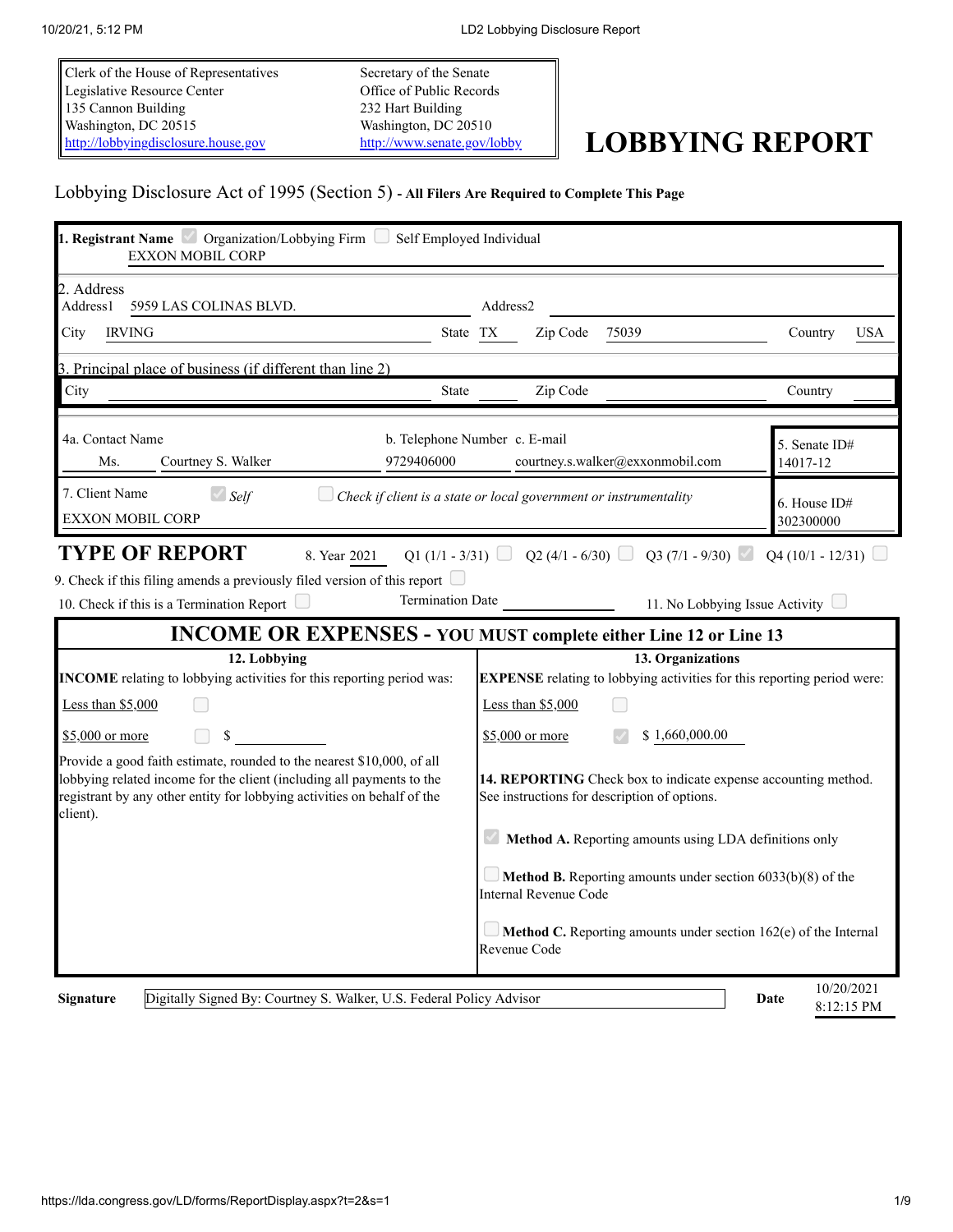#### 10/20/21, 5:12 PM LD2 Lobbying Disclosure Report

LOBBYING ACTIVITY. Select as many codes as necessary to reflect the general issue areas in which the registrant engaged in lobbying on behalf of the client during the reporting period. Using a separate page for each code, provide information as requested. Add additional page(s) as needed.

15. General issue area code AVI

16. Specific lobbying issues

| Discussions related to fuels |                                                                                    |        |                                           |            |
|------------------------------|------------------------------------------------------------------------------------|--------|-------------------------------------------|------------|
|                              | 17. House(s) of Congress and Federal agencies $\Box$ Check if None                 |        |                                           |            |
|                              | White House Office, Council on Environmental Quality (CEQ)                         |        |                                           |            |
|                              | 18. Name of each individual who acted as a lobby ist in this issue area            |        |                                           |            |
| First Name                   | Last Name                                                                          | Suffix | Covered Official Position (if applicable) | <b>New</b> |
| Deanna                       | Archuleta                                                                          |        |                                           |            |
|                              | 19. Interest of each foreign entity in the specific issues listed on line 16 above |        | Check if None                             |            |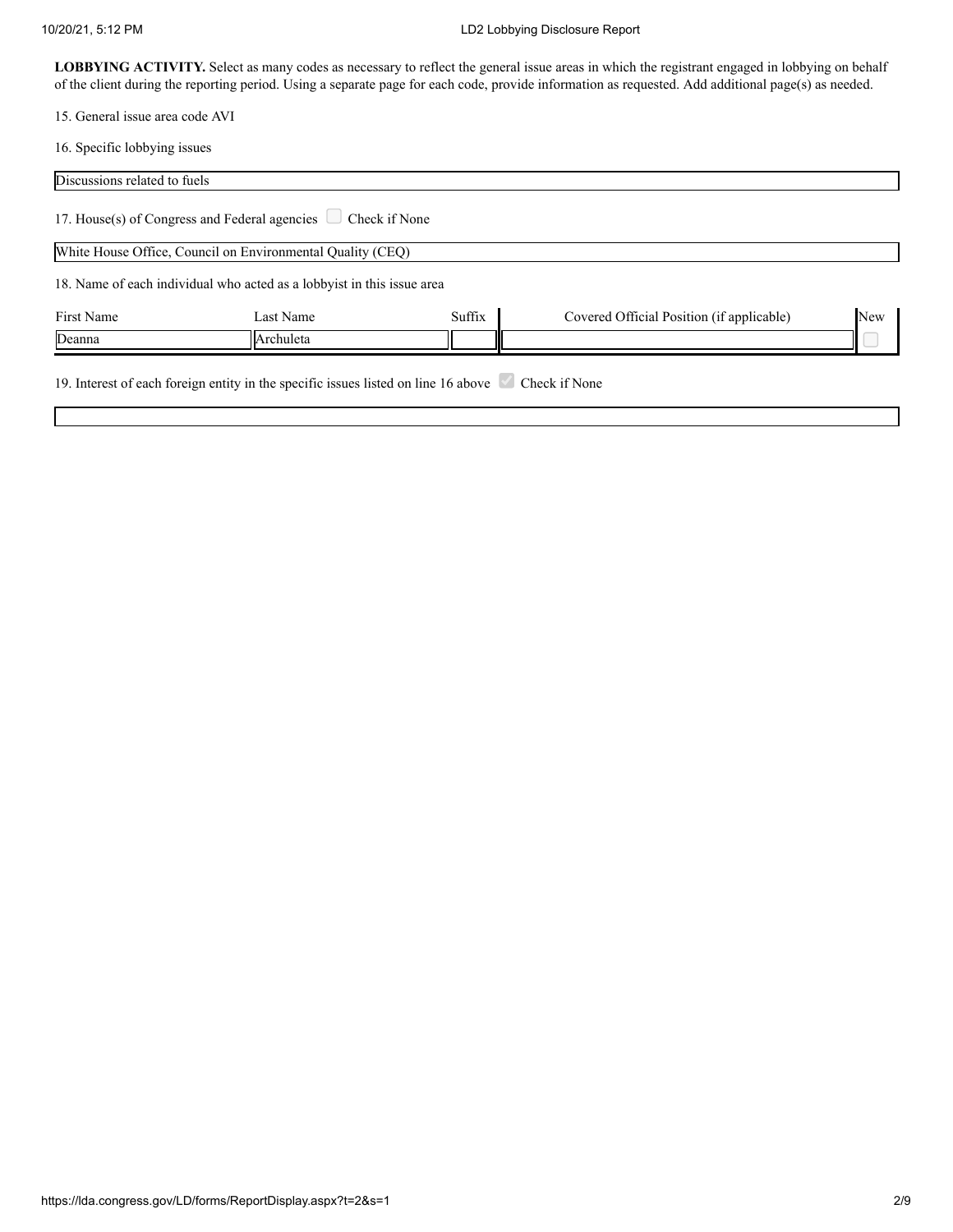15. General issue area code ENG

16. Specific lobbying issues

H.R. 4153: Clean Energy Future through Innovation Act of 2021; provisions related to carbon capture and storage

S. 986: Carbon Capture, Utilization, and Storage Tax Credit Amendments Act of 2021; provisions related to geologic storage

Draft Senate bill: To amend the Energy Policy Act of 2005, the Outer Continental Shelf Lands Act, and the Marine Protection, Research, and Sanctuaries Act of 1972 to clarify policies regarding ownership and management of pore space and for other purposes; provisions related to carbon capture and storage and pore space

Discussions related to the Houston Carbon Capture and Storage Innovation Zone project and onshore carbon capture and storage

Discussions related to the LaBarge Carbon Capture and Storage project

Discussions related to fuels

17. House(s) of Congress and Federal agencies  $\Box$  Check if None

U.S. HOUSE OF REPRESENTATIVES, U.S. SENATE, Energy - Dept of, Interior - Dept of (DOI), White House Office, Council on Environmental Quality (CEQ)

18. Name of each individual who acted as a lobbyist in this issue area

| First Name | Last Name      | Suffix | Covered Official Position (if applicable) | <b>New</b> |
|------------|----------------|--------|-------------------------------------------|------------|
| Deanna     | Archuleta      |        |                                           |            |
| James      | IDunlap        |        |                                           |            |
| Jennifer   | <b>ILinker</b> |        |                                           |            |
| Erik       | <b>Oswald</b>  |        |                                           |            |

19. Interest of each foreign entity in the specific issues listed on line 16 above Check if None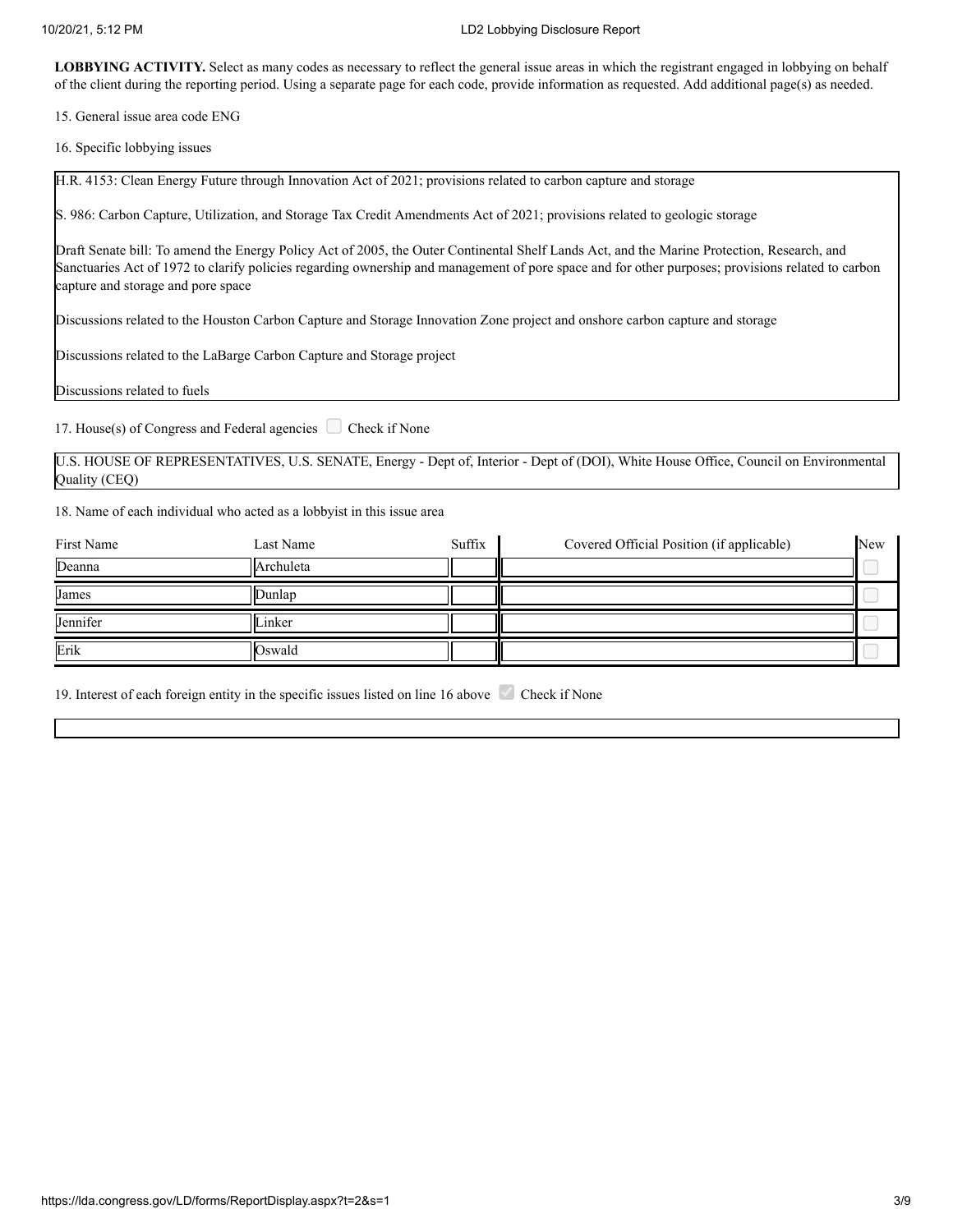#### 10/20/21, 5:12 PM LD2 Lobbying Disclosure Report

LOBBYING ACTIVITY. Select as many codes as necessary to reflect the general issue areas in which the registrant engaged in lobbying on behalf of the client during the reporting period. Using a separate page for each code, provide information as requested. Add additional page(s) as needed.

15. General issue area code ENV

16. Specific lobbying issues

Discussions related to emissions and energy

Discussions regarding carbon pricing and carbon capture and storage

Discussions related to carbon capture and storage, the Houston Carbon Capture and Storage Innovation Zone project, and IRC Section 45Q

17. House(s) of Congress and Federal agencies  $\Box$  Check if None

#### U.S. HOUSE OF REPRESENTATIVES, U.S. SENATE

18. Name of each individual who acted as a lobbyist in this issue area

| First Name | Last Name        | Suffix | Covered Official Position (if applicable) | <b>New</b> |
|------------|------------------|--------|-------------------------------------------|------------|
| Sara       | <b>IBanaszak</b> |        |                                           |            |
| Kenneth    | <b>IF</b> reeman |        |                                           |            |
| Jennifer   | lLinker          |        |                                           |            |
| Erik       | <b>Oswald</b>    |        |                                           |            |

19. Interest of each foreign entity in the specific issues listed on line 16 above Check if None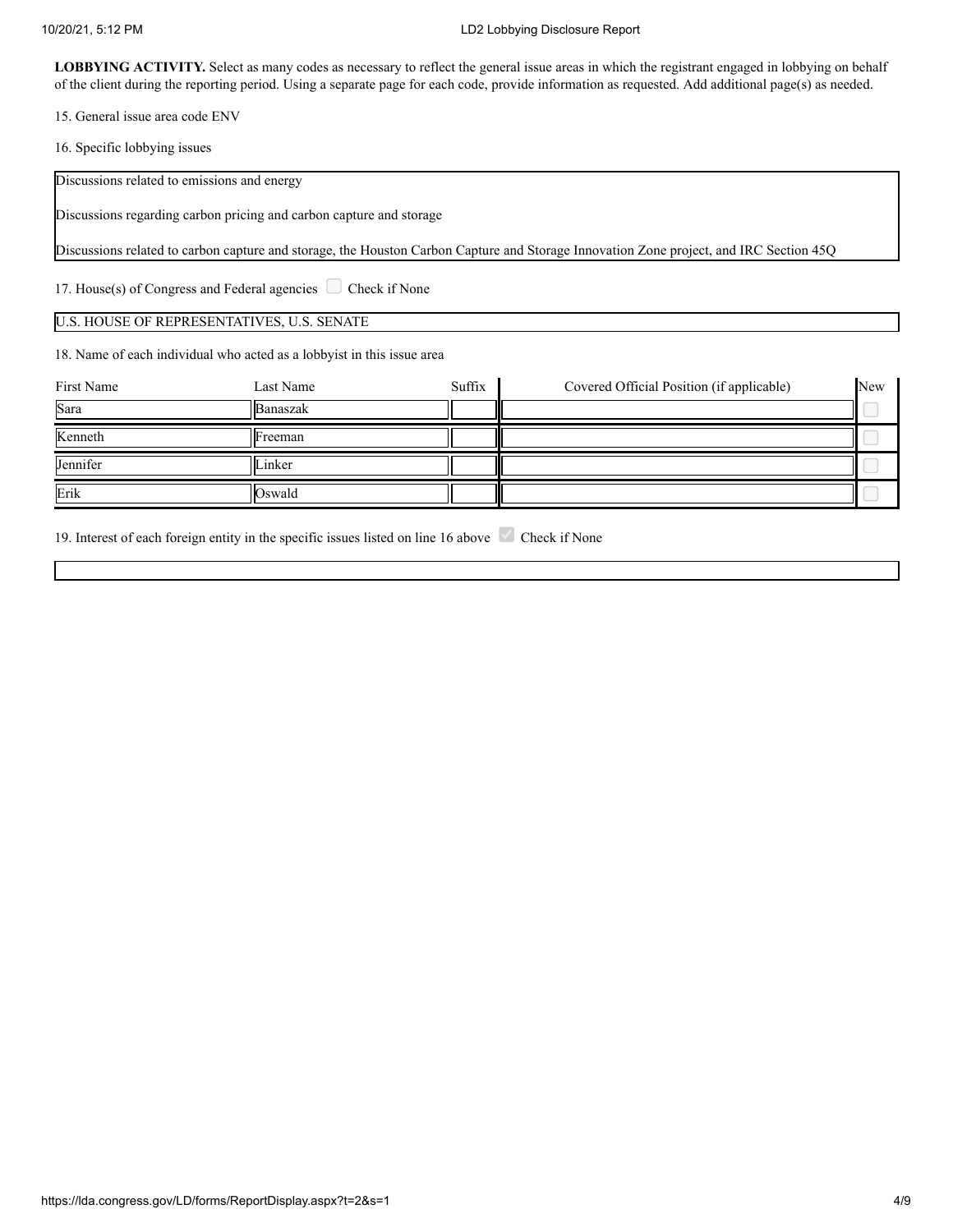15. General issue area code FUE

16. Specific lobbying issues

| Discussions related to hydrogen                                                                     |                                                 |        |                                           |     |  |  |
|-----------------------------------------------------------------------------------------------------|-------------------------------------------------|--------|-------------------------------------------|-----|--|--|
| Discussions related to the Renewable Fuel Standard                                                  |                                                 |        |                                           |     |  |  |
| 17. House(s) of Congress and Federal agencies $\Box$ Check if None                                  |                                                 |        |                                           |     |  |  |
|                                                                                                     | U.S. HOUSE OF REPRESENTATIVES, Energy - Dept of |        |                                           |     |  |  |
| 18. Name of each individual who acted as a lobbyist in this issue area                              |                                                 |        |                                           |     |  |  |
| First Name                                                                                          | Last Name                                       | Suffix | Covered Official Position (if applicable) | New |  |  |
| Deanna                                                                                              | Archuleta                                       |        |                                           |     |  |  |
| Jennifer                                                                                            | Linker                                          |        |                                           |     |  |  |
| 19. Interest of each foreign entity in the specific issues listed on line 16 above<br>Check if None |                                                 |        |                                           |     |  |  |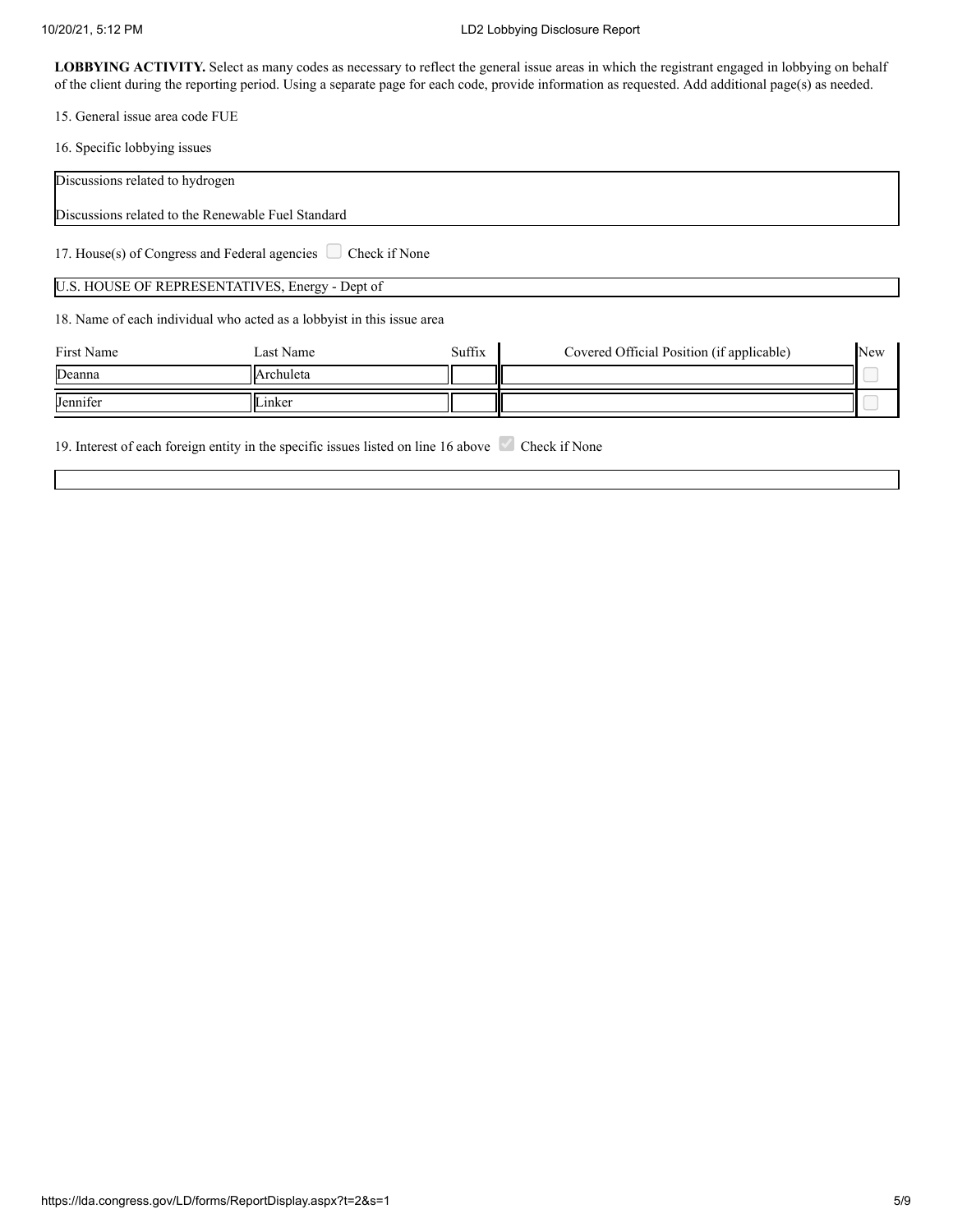15. General issue area code NAT

16. Specific lobbying issues

| Discussions related to federal leasing |                                                                                                |        |                                           |     |
|----------------------------------------|------------------------------------------------------------------------------------------------|--------|-------------------------------------------|-----|
|                                        | 17. House(s) of Congress and Federal agencies $\Box$ Check if None                             |        |                                           |     |
| <b>U.S. HOUSE OF REPRESENTATIVES</b>   |                                                                                                |        |                                           |     |
|                                        | 18. Name of each individual who acted as a lobby ist in this issue area                        |        |                                           |     |
| First Name                             | Last Name                                                                                      | Suffix | Covered Official Position (if applicable) | New |
| Sara                                   | Banaszak                                                                                       |        |                                           |     |
|                                        | 19. Interest of each foreign entity in the specific issues listed on line 16 above $\sqrt{\ }$ |        | Check if None                             |     |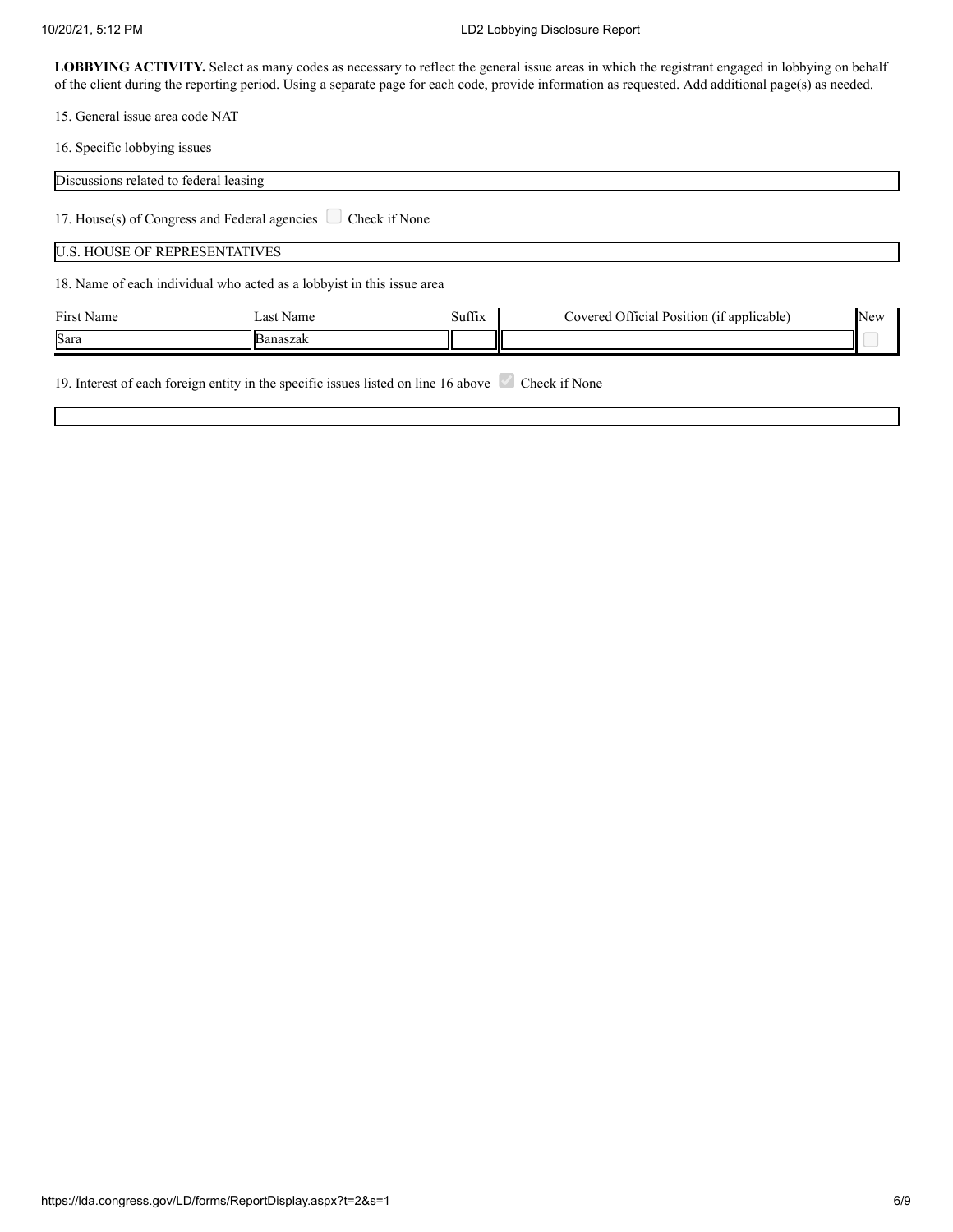15. General issue area code TAX

16. Specific lobbying issues

| H.R. 5376; Build Back Better Act; provisions related to corporate tax                                                                              |
|----------------------------------------------------------------------------------------------------------------------------------------------------|
| S. 622: American Jobs in Energy Manufacturing Act of 2021; provisions related to IRC Section 45Q                                                   |
| S. 685: America's Clean Future Fund Act; provisions related to IRC Section 45Q                                                                     |
| S. 985: Save America's Clean Energy Jobs Act; provisions related to IRC Section 45Q                                                                |
| S. 1034: Financing Our Energy Future Act; provisions related to IRC Section 45Q                                                                    |
| S. 1167: End Polluter Welfare Act of 2021; provisions related to IRC Section 45Q                                                                   |
| S. 1298: Clean Energy for America Act; provisions related to IRC Section 45Q and jobs                                                              |
| S. 1807: Clean H2 Production Act; provisions related to IRC Section 45Q                                                                            |
| S. 1829: Carbon Capture Improvement Act of 2021; provisions related to IRC Section 45Q                                                             |
| S. 2118: Clean Energy for America Act; provisions related to IRC Section 45Q and jobs                                                              |
| S. 2230: A bill to amend the Internal Revenue Code of 1986 to enhance the carbon oxide sequestration credit; provisions related to IRC Section 45Q |
| S. 2475: Energy Sector Innovation Credit Act of 2021; provisions related to IRC Section 45Q                                                        |
| S. 2645: Rewarding Efforts to Decrease Unrecycled Contaminants in Ecosystems (REDUCE) Act of 2021; provisions related to tax                       |
| Discussions related to carbon capture and storage, the Houston Carbon Capture and Storage Innovation Zone project, and IRC Section 45Q             |
| Discussions related to global intangible assets                                                                                                    |
| Discussions related to corporate tax and carbon capture and storage                                                                                |
|                                                                                                                                                    |

17. House(s) of Congress and Federal agencies  $\Box$  Check if None

U.S. HOUSE OF REPRESENTATIVES, U.S. SENATE, Treasury - Dept of

18. Name of each individual who acted as a lobbyist in this issue area

| First Name | Last Name | Suffix | Covered Official Position (if applicable) | New |
|------------|-----------|--------|-------------------------------------------|-----|
| Deanna     | Archuleta |        |                                           |     |
| Sara       | Banaszak  |        |                                           |     |
| Ed         | Coleman   |        |                                           |     |
| Kenneth    | Freeman   |        |                                           |     |
| Jennifer   | Linker    |        |                                           |     |
| Erik       | Oswald    |        |                                           |     |

19. Interest of each foreign entity in the specific issues listed on line 16 above Check if None

**Information Update Page - Complete ONLY where registration information has changed.**

20. Client new address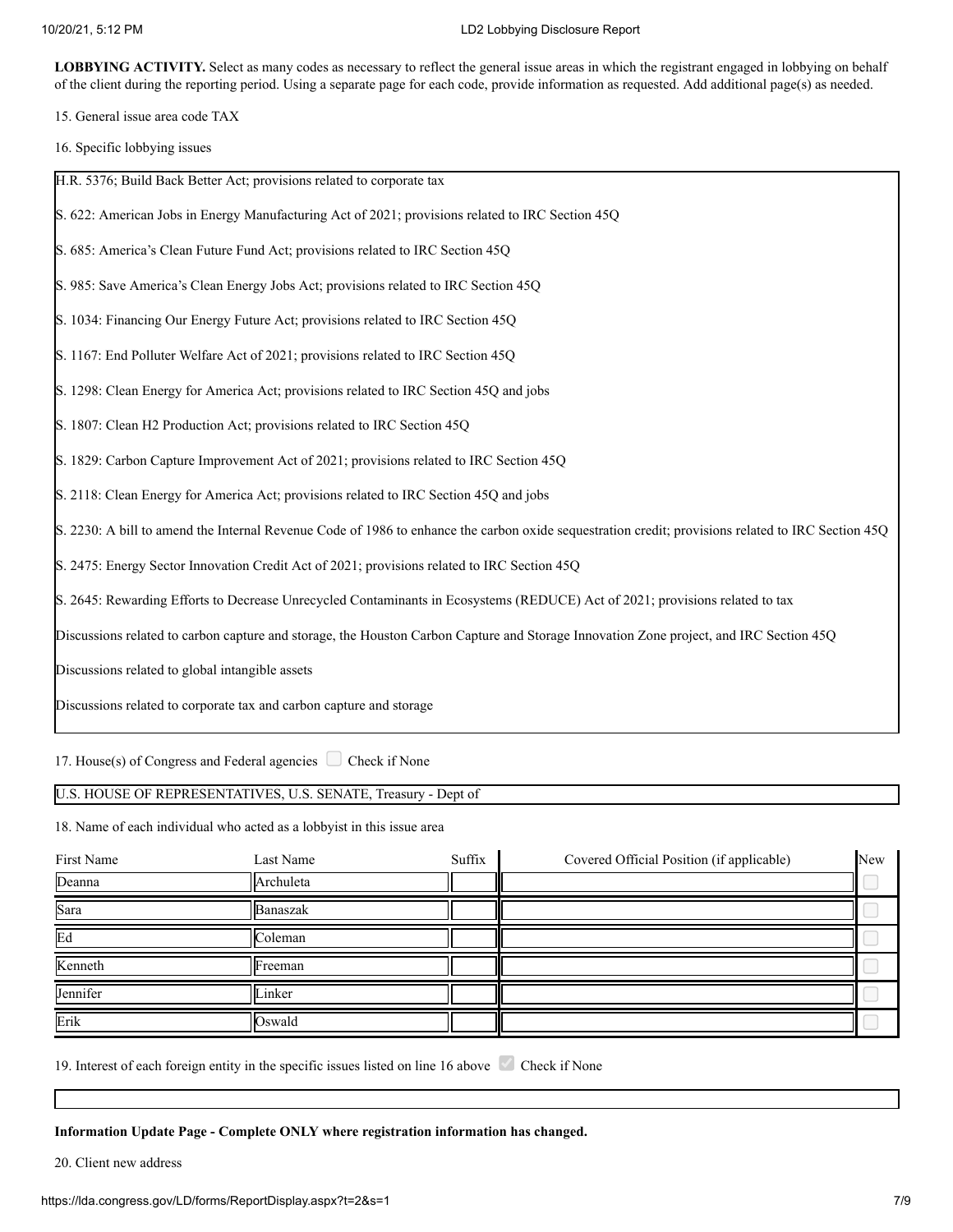| Address                                                                |              |          |         |
|------------------------------------------------------------------------|--------------|----------|---------|
| City                                                                   | <b>State</b> | Zip Code | Country |
| 21. Client new principal place of business (if different than line 20) |              |          |         |
| City                                                                   | <b>State</b> | Zip Code | Country |
| 22. New General description of client's business or activities         |              |          |         |

## **LOBBYIST UPDATE**

23. Name of each previously reported individual who is no longer expected to act as a lobbyist for the client

|            | First Name       | Last Name | Suffix | First Name | Last Name | Suffix |
|------------|------------------|-----------|--------|------------|-----------|--------|
|            | $\sqrt{1}$ Keith | McCoy     |        |            |           |        |
| $\sqrt{2}$ |                  |           |        |            |           |        |
|            |                  |           |        |            |           |        |

#### **ISSUE UPDATE**

24. General lobbying issue that no longer pertains

## **AFFILIATED ORGANIZATIONS**

25. Add the following affiliated organization(s)

Internet Address:

|      |                               | Address        |     |         |       |                                                            |
|------|-------------------------------|----------------|-----|---------|-------|------------------------------------------------------------|
| Name | <b>Street Address</b><br>City | State/Province | Zip | Country |       | Principal Place of Business<br>(city and state or country) |
|      |                               |                |     |         | City  |                                                            |
|      |                               |                |     |         | State | Country                                                    |

26. Name of each previously reported organization that is no longer affiliated with the registrant or client

| $\Box$<br>-<br> 1<br>一 |  |
|------------------------|--|
|------------------------|--|

# **FOREIGN ENTITIES**

27. Add the following foreign entities:

| Name | <b>Street Address</b><br>City | Address<br>State/Province | Country |                      | Principal place of business<br>(city and state or country) | Amount of<br>contribution for<br>lobbying activities | Ownership<br>percentage in<br>client |
|------|-------------------------------|---------------------------|---------|----------------------|------------------------------------------------------------|------------------------------------------------------|--------------------------------------|
|      |                               |                           |         | City<br><b>State</b> | Country                                                    |                                                      | $\frac{0}{0}$                        |

28. Name of each previously reported foreign entity that no longer owns, or controls, or is affiliated with the registrant, client or affiliated organization